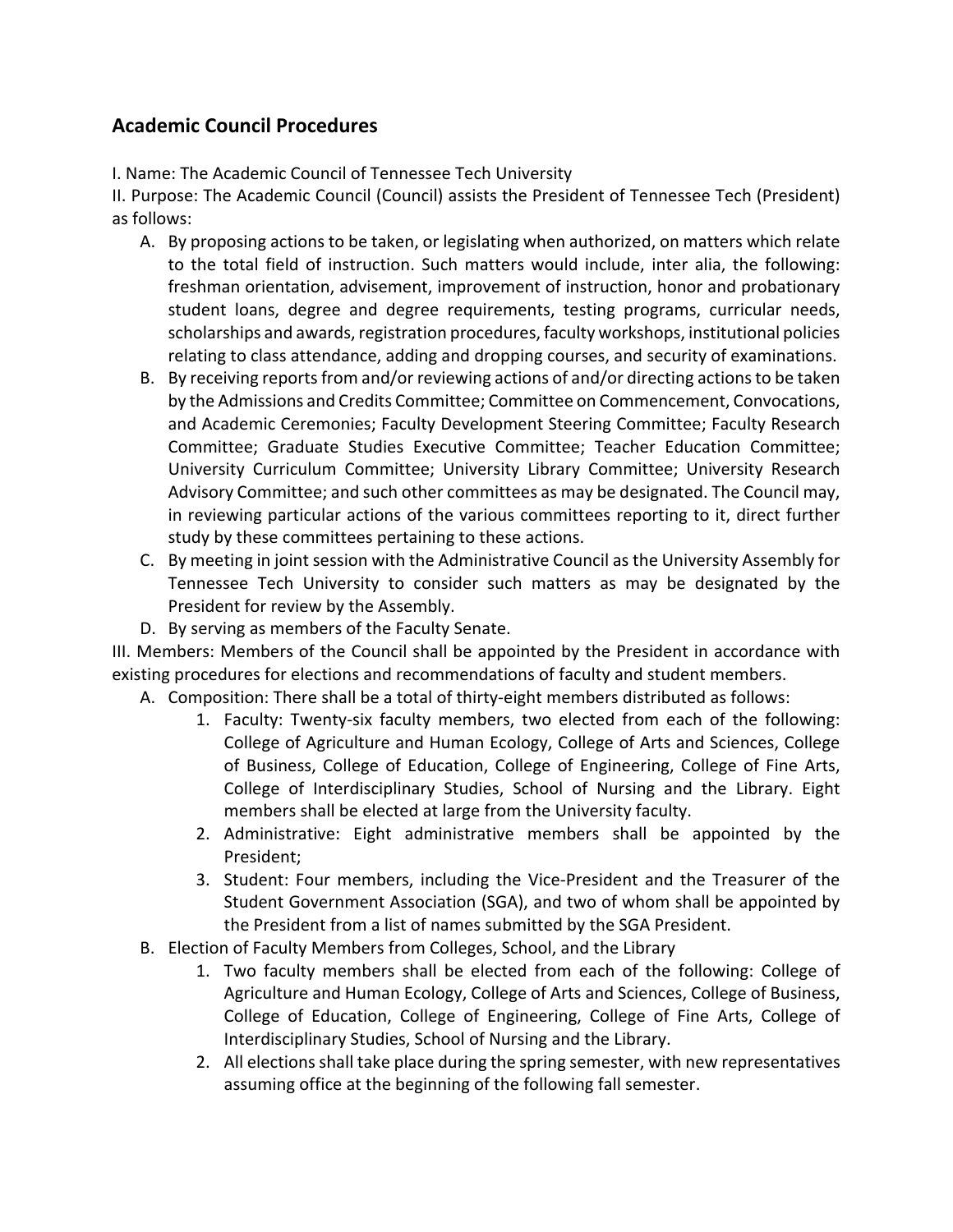- C. Election of Faculty Members‐at‐Large: Eight faculty members‐at‐large shall be elected by the entire University faculty using the following procedures. The terms of at-large members are staggered, so all eight of the at-large members are never up for election at the same time.
	- 1. Each spring semester, on or before March 1, a call for nominations will be sent electronically to the full‐time members of faculty of Tennessee Tech. Any full‐time faculty member may nominate any other full‐time faculty member. Nominees will be accepted until March 15.
	- 2. Between March 15 and April 1, the slate of nominees will be vetted to ensure that each nominee is eligible and willing to serve if elected. Nominees shall be informed that membership on the Academic Council brings with it membership on the Faculty Senate and the University Assembly and that they are expected to attend meetings of the Academic Council, the Faculty Senate, and the University Assembly. The Faculty Senate usually meets twice a month on Mondays at 3:35. The Academic Council usually meets three times a semester on Wednesdays at 3:35pm. The University Assembly usually meets the third Wednesday of November at 3:35 and the third Wednesday in April at 3:35. Consult the Academic Calendar to verify dates and times.
	- 3. On or before April 1, the slate of nominees will be distributed to the full-time faculty members for electronic voting. Electronic voting will be administered such that privacy of voters is maintained. The voting will close on April 15.
	- 4. If the number of eligible and willing nominees submitted by April 1 is fewer than the number needed to fill the open positions, the full‐time faculty will be notified and the nomination period will be extended to April 15, and the electronic voting period will then be between April 15 and May 1.
	- 5. In extenuating circumstances, should the starting date in section C.1. for the nomination process need to be adjusted to later in the Spring Term, the new date will be noted in the minutes of the Council, and the election process of the Members at Large will continue with the same time intervals.
- D. Terms of Office
	- 1. Faculty representatives shall serve three‐year terms, effective at the beginning of the fall semester following election;
	- 2. Administrative representatives shall serve at the pleasure of the President;
	- 3. Student representatives shall serve one‐year terms, effective at the beginning of the fall semester.
- E. Vacancies: In the event of a vacancy in the membership, the following procedures shall be used to fill the vacancy:
	- 1. Faculty Representatives the Senate President shall appoint a successor from the same constituency (College, School, Library, or at large), who shall serve until the election and qualification of a replacement. At the normal time of faculty elections in the spring semester, a representative shall be elected to complete the term in which the vacancy occurred.
	- 2. Administrative Representatives  $-$  In the event that an administrative representative is unavoidably absent from a meeting, another individual may be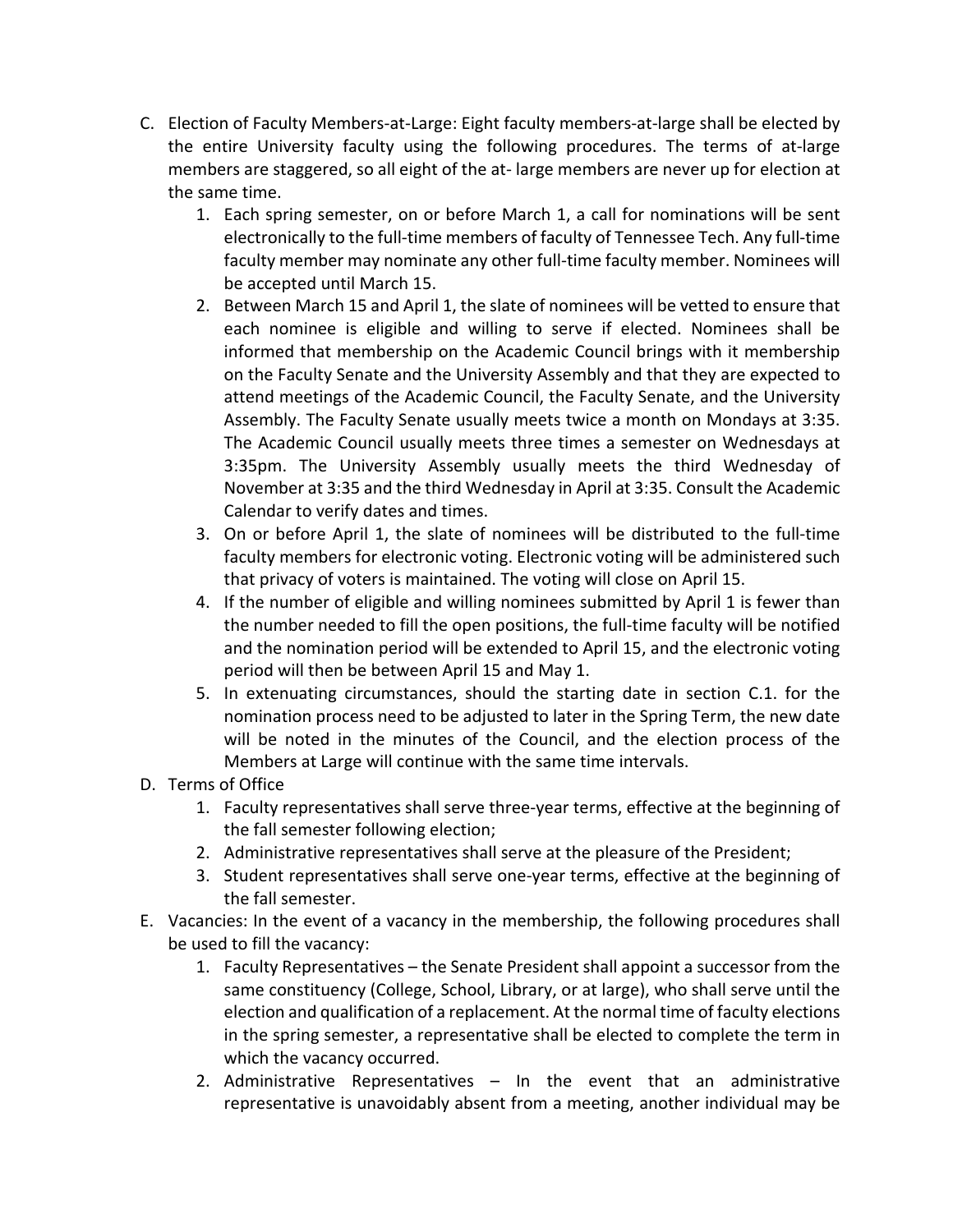appointed from the same constituency to serve in their his/her place, with all the rights and privileges of membership. In the event of the long-term inability of an administrative representative to fulfill their obligations, the President shall immediately appoint a replacement.

- 3. Student Representatives the SGA President shall nominate a replacement to fill out the unexpired portion of the term, who shall then be appointed by the President.
- F. Responsibilities of Members: Members are expected to serve as follows:
	- 1. Be present at all regular or special meetings whenever possible.
	- 2. Consistent failure to attend regularly scheduled meetings of the Council may result in a declaration by that body that the position is vacant, in which case the provisions of paragraph E shall be implemented.
	- 3. Inform themselves as fully as possible prior to the meeting of all matters on the agenda.
	- 4. Maintain the purpose of the Council by furthering the total program rather than by assuming a parochial position.
	- 5. Serve on committees when appointed.
	- 6. Contribute and participate in the work of the Council.
- G. Attendance at Meetings: If any member will be unavoidably absent from a meeting, they may, with the concurrence of the chairperson, appoint a colleague from the same constituency to serve in their place. The one so appointed shall serve in the member's place with all the rights and privileges of an active member.
- IV. Officers
	- A. Chair: The chair shall be elected annually from the membership of the Council. The chairperson shall:
		- 1. Preside at all meetings or designate another member to preside.
		- 2. Prepare a tentative agenda for each meeting and furnish a copy to each member at least three working days prior to regular meetings and one day prior to special meetings.
		- 3. Cause minutes to be prepared and distributed to the membership.
		- 4. Call special meetings when necessary.
		- 5. Appoint special committees as required.
		- 6. Disseminate information regarding action taken by the Council and forward to the Office of the Provost copies of the approved minutes of the Council and copies of the annual reports of the various committees that report to the Council.
		- 7. Invite guests to participate in discussion of matters before the Council if deemed desirable.
		- 8. Vote only when that vote would affect the outcome, i.e., in cases where, without that vote, there is a tie or one more in the affirmative than in the negative.
		- 9. Perform the duties prescribed by these procedures and by the parliamentary authority adopted by the Council.
- V. Meetings